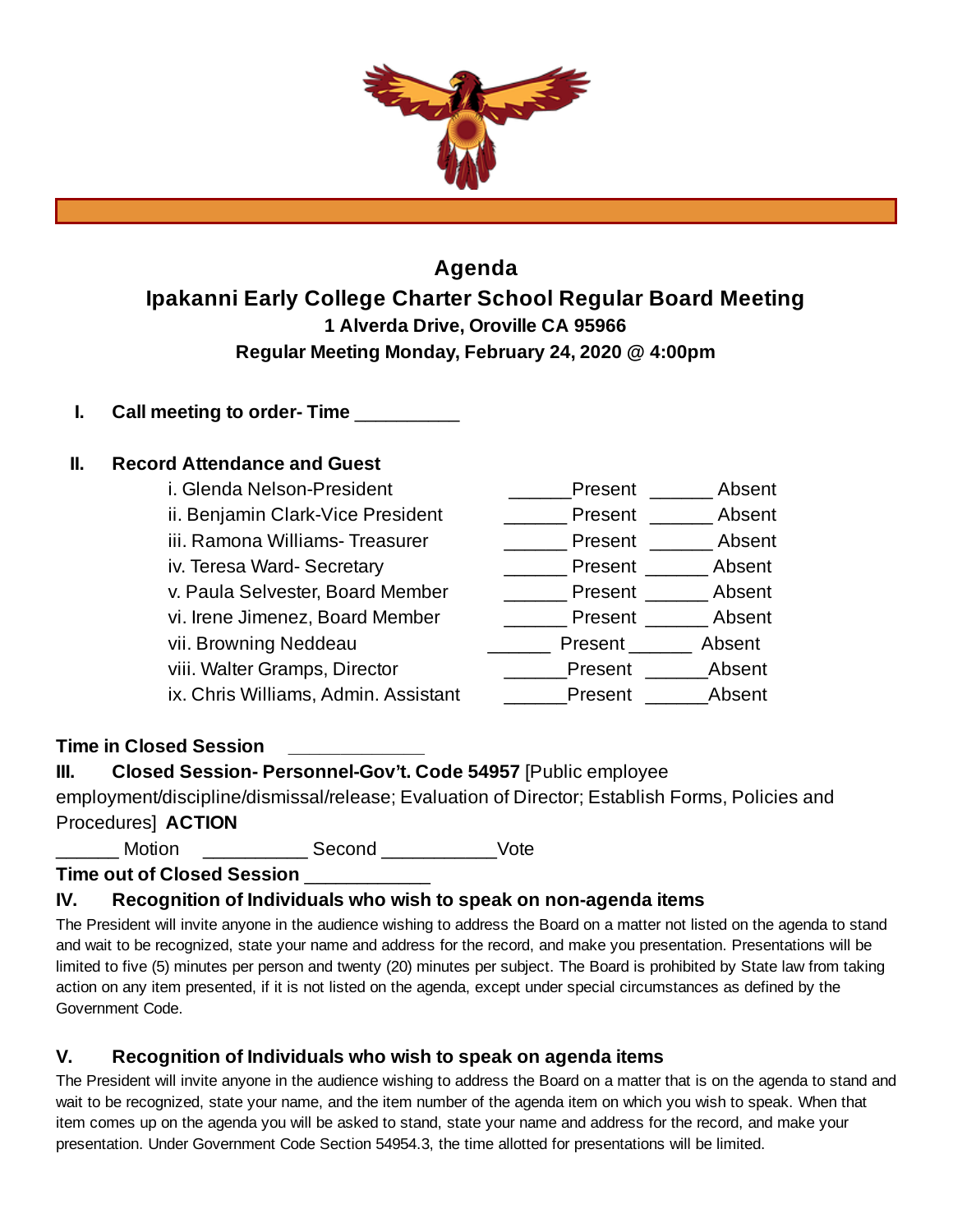### **VI. Reports**

i. Board Comments and Concerns ii. Director Report

### **VII. Discussion and Action Items**

| i. February 7th Minutes | <b>ACTION</b> |      |
|-------------------------|---------------|------|
| Motion                  | Second        | Vote |
|                         |               |      |
| ii. January Warrants    | <b>ACTION</b> |      |
| Motion                  | Second        | Vote |
|                         |               |      |

iii. SARC Report Information

iv. Classified

1. Resignation of Maida Smith, Effective 2-13-19 ACTION **Motion Second** Vote

2. A table of all instructional/adminstrative staff ACTION

Principal, teachers, and instructional aides), their FTE status (ie.,part time, full time, etc), their step, whether they are being paid monthly or bi-monthly, their monthly or bi-monthly salaries, their annual salaries.

Motion **Second** Vote

3. Resume, letters of recommendation that may ACTION Have been submitted, background check and job description for Admin Assistant/School Secretary and Interim Business Manager position along with salary schedules and any Agreements for Employment.

\_\_\_\_\_\_\_\_\_Motion \_\_\_\_\_\_\_ Second \_\_\_\_\_\_\_\_\_ Vote

v. Contract with E-rate Consulting Firm ACTION \_\_\_\_\_\_\_\_\_Motion \_\_\_\_\_\_\_ Second \_\_\_\_\_\_\_\_\_ Vote

vi. Rent Analysis for Charter Facility Grant **INFORMATION** 

vii. Graduation Date/Locations **ACTION** \_Motion \_\_\_\_\_\_\_\_\_ Second \_\_\_\_\_\_\_\_\_\_ Vote